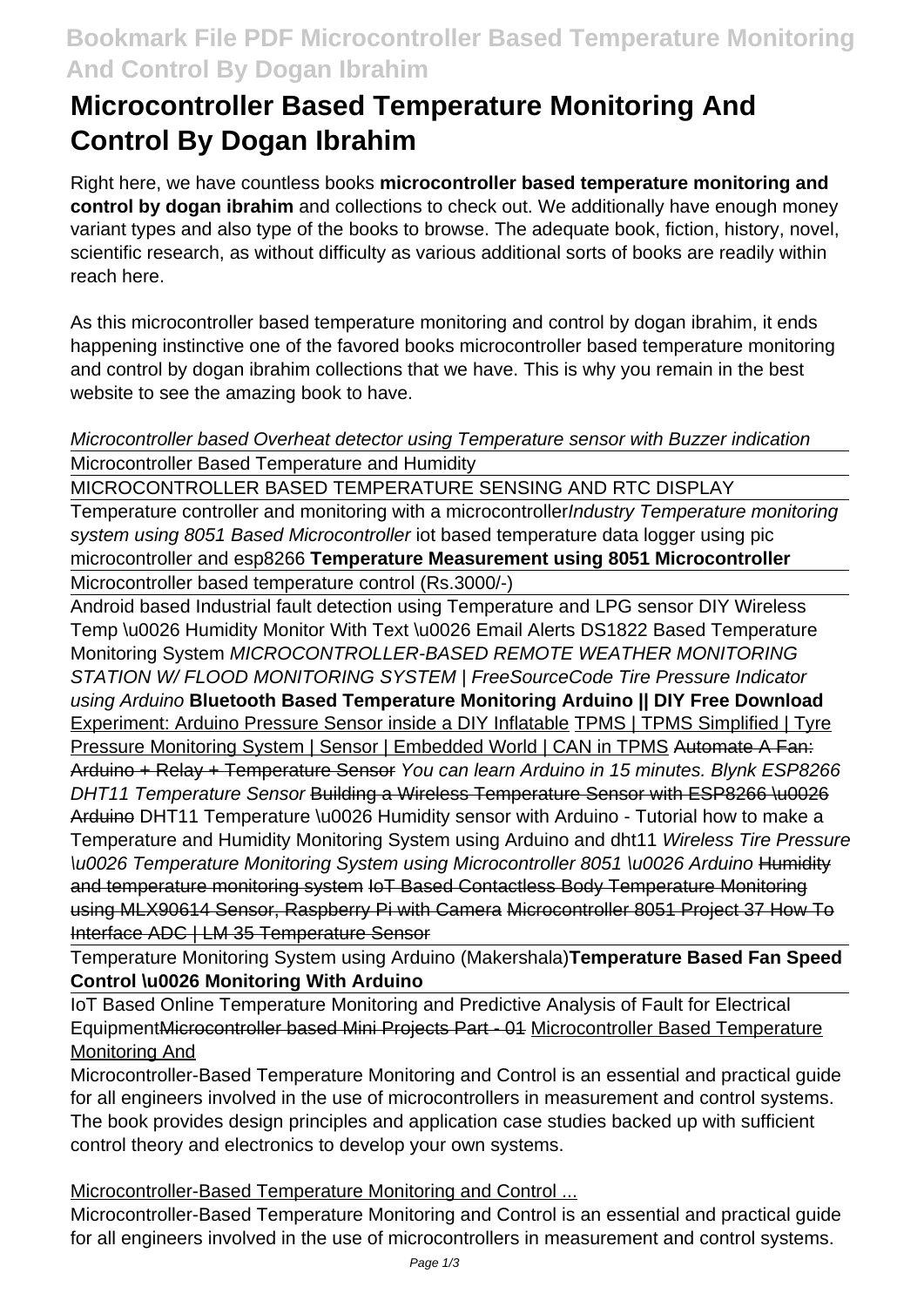**Bookmark File PDF Microcontroller Based Temperature Monitoring And Control By Dogan Ibrahim**

# The book...

# Microcontroller-Based Temperature Monitoring and Control ...

AVR Microcontroller based Temperature Monitoring and Control System. AVR Microcontroller based Temperature Controller, it uses LM35 Temperature Sensor for measurement of temperature and 16×2 LCD is used to display temperature set point, Heater Status and current temperature, It controls temperature by turning on and off of the heater using relay. This project is very useful for controlling of temperature, It can be used for soldering station to make it automatic temperature controlled.

# AVR Microcontroller based Temperature Monitoring and ...

AVR Microcontroller based Temperature Monitoring and Control System. AVR Microcontroller based Temperature Controller, it uses LM35 Temperature Sensor for measurement of temperature and 16x2 LCD is used to display temperature set point, Heater Status and current temperature, It controls temperature by turning on and off of the heater using relay. This project is very useful for controlling of temperature, It can be used for soldering station to make it automatic temperature controlled.

# AVR Microcontroller based Temperature Monitoring and ...

Xbee based temperature and gas monitoring system using pic microcontroller is a system that could be used for monitoring or controlling the temperature or gas automatically of any room, public place or storage place such as vegetable storage or fruit storage place. If we analyze the current situation of world then we can easily examine that in this busy world, no one has a time to switch on or off the electric appliances such as home or public place appliances.

### XBee Based Temperature and Monitoring System Using Pic ...

AVR Microcontroller based Temperature Controller, it uses LM35 Temperature Sensor for measurement of temperature and 16x2 LCD is used to display temperature set point, Heater Status and current temperature, It controls temperature by turning on and off of the heater using relay.

# DIY AVR Microcontroller Based Temperature Monitoring and ...

The temperature can be derived from the voltage output according to this equation: Temperature (in ?C) = LM35 Output Voltage (in Milli-Volt)/10. When using Arduino, the LM35 cannot be configured as a full-scale centigrade temperature sensor as the analog pins on the Arduino board can only sense unipolar voltages.

### Room-temperature monitor using Arduino and the LM35 sensor

Temperature monitoring and control is important in industry environments. Sensors are widely used for measurement of temperature. Usually, a temperature sensor converts the temperature into an equivalent voltage output. IC LM35 is such a sensor. Here we describe a simple temperature measurement and display system based on LM35 sensor and PIC16F877A microcontroller.

### PIC16F877A-Based Temperature Monitoring System

Automatic temperature control is a microcontroller based circuit which is used to maintain a temperature specified by the user. The user enters the reference temperature by keypad and then the microcontroller turn on and off the heater or cooler when the temperature is too hot or too cold.